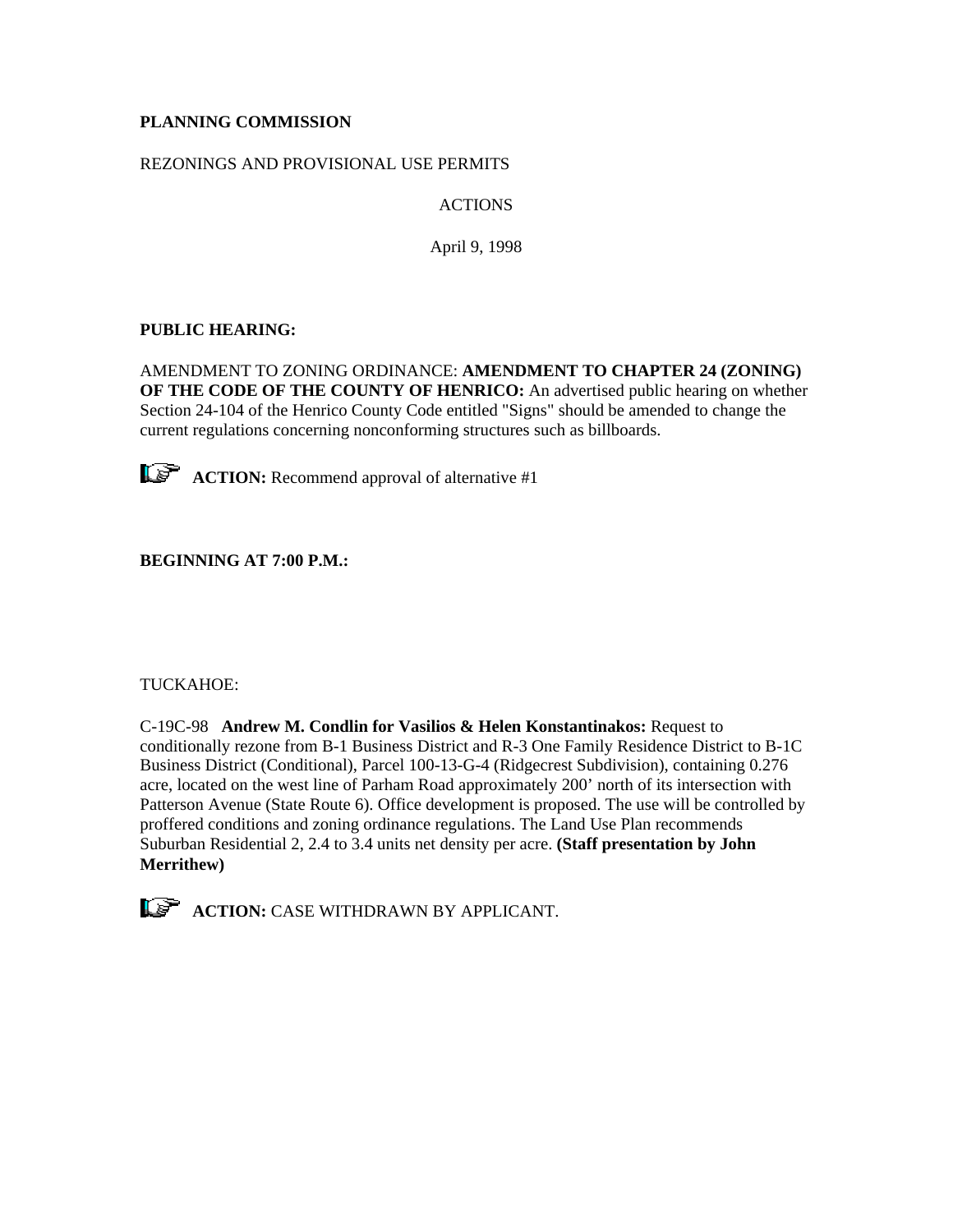P-12-98 **Charles H. Rothenberg and James W. Theobald for Sprint PCS:** Request for approval of a provisional use permit in accordance with Sections 24-95(a) and 24-122.1 of Chapter 24 of the County Code in order to construct and operate a communication tower up to 165' high and related equipment and improvements, on part of Parcel 89-A-31 (Westhampton Memorial Park), containing 2,500 sq. ft., located at the northwest intersection of Patterson Avenue (State Route 6) and Gaskins Road. The site is zoned A-1 Agricultural District. **(Staff presentation by John Merrithew)**



**ACTION:** Recommend approval

## VARINA:

*Deferred from the March 12, 1998 Meeting:*

C-67C-97 **Scott D. Stolte for Pendragon Development Company:** Request to conditionally rezone from A-1 Agricultural District to R-3AC One Family Residence District (Conditional), Parcel 238-A-31, containing 86.31 acres, located on the west line of I-295 approximately 1,600' north of its intersection with New Market Road (State Route 5). A residential subdivision is proposed. The R-3A District permits densities up to 4.59 units gross density per acre. The Land Use Plan recommends SR 1 Suburban Residential 1 development, 1.0 to 2.4 units net density per acre, Office and Environmental Protection Area. **(Staff presentation by Mark Bittner)**



**ACTION:** Deferred to May 14, 1998

## *Deferred from the March 12, 1998 Meeting:*

C-11C-98 **Henry L. Wilton for Wilton Development Corp.:** Request to conditionally rezone from R-4 One Family Residence District to R-5C General Residence District (Conditional), part of Parcel 162-A-10A and Parcel 162-A-31, containing approximately 14.36 acres, located on the south side of Gay Avenue approximately 600' east of Millers Lane and also fronting on the north side of Denison Road at Altair Road. A multifamily apartment development is proposed. The R-5 District permits densities up to 14.52 units gross density per acre. The Land Use Plan recommends Urban Residential development, 3.4 to 6.8 units net density per acre. The site is also in the Airport Safety Overlay District. **(Staff presentation by Nancy Gardner)**

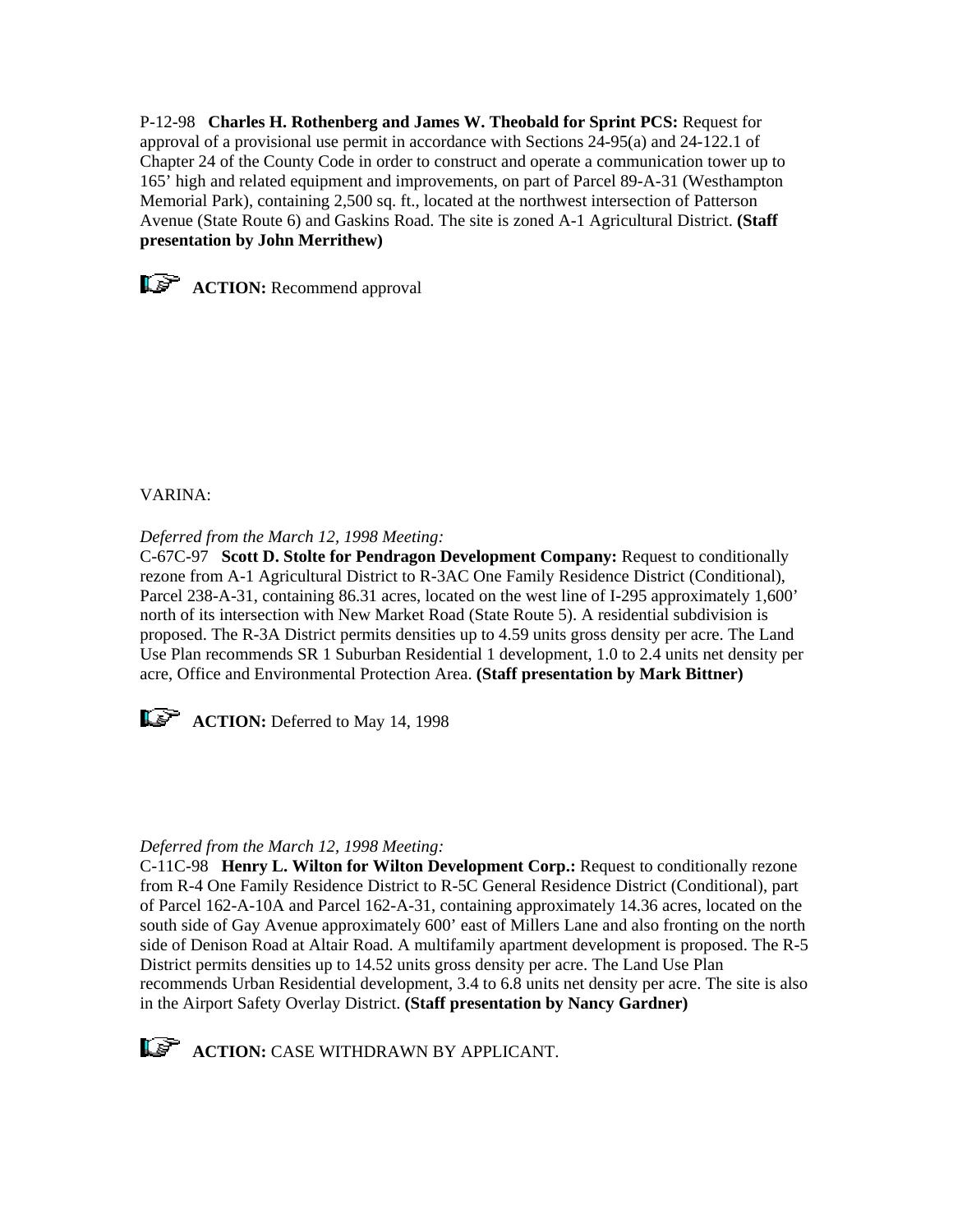C-20C-98 **Henry L. Wilton for Wilton Development Corp.:** Request to conditionally rezone from R-4 One Family Residence District to R-5C General Residence District (Conditional), part of Parcel 162-A-10A, containing approximately 4.2 acres, located at the southeast corner of the intersection of Millers Lane and Gay Avenue. Multi-family development is proposed. The R-5 District permits densities up to 14.52 units gross density per acre. The Land Use Plan recommends Urban Residential development, 3.4 to 6.8 units net density per acre. The site is also in the Airport Safety Overlay District. **(Staff presentation by Nancy Gardner)**



P-13-98 **James W. Theobald and Charles H. Rothenberg for Sprint PCS:** Request for approval of a provisional use permit in accordance with Sections 24-95(a) and 24-122.1 of Chapter 24 of the County Code in order to construct and operate a communication tower up to 160' high and related equipment and improvements, on part of Parcel 154-A-17A (4101 S. Laburnum Avenue), containing 2,500 sq. ft., located on the east side of S. Laburnum Avenue approximately 1200' north of I-64. The site is zoned M-1 Light Industrial District. The site is also in the Airport Safety Overlay District. **(Staff presentation by Lee Yolton)**



**ACTION:** Recommend approval

P-14-98 **Charles H. Rothenberg and James W. Theobald for Sprint PCS:** Request for approval of a provisional use permit in accordance with Sections 24-95(a) and 24-122.1 of Chapter 24 of the County Code in order to construct and operate a communication tower up to 199' high and related equipment and improvements, on part of Parcel 177-A-50 (4116 E. Williamsburg Road), containing 2,500 sq. ft., located on the north side of E. Williamsburg Road approximately 340' east of its intersection with Meadow Road. The site is zoned A-1 Agricultural District. **(Staff presentation by Lee Yolton)**



**ACTION:** Recommend approval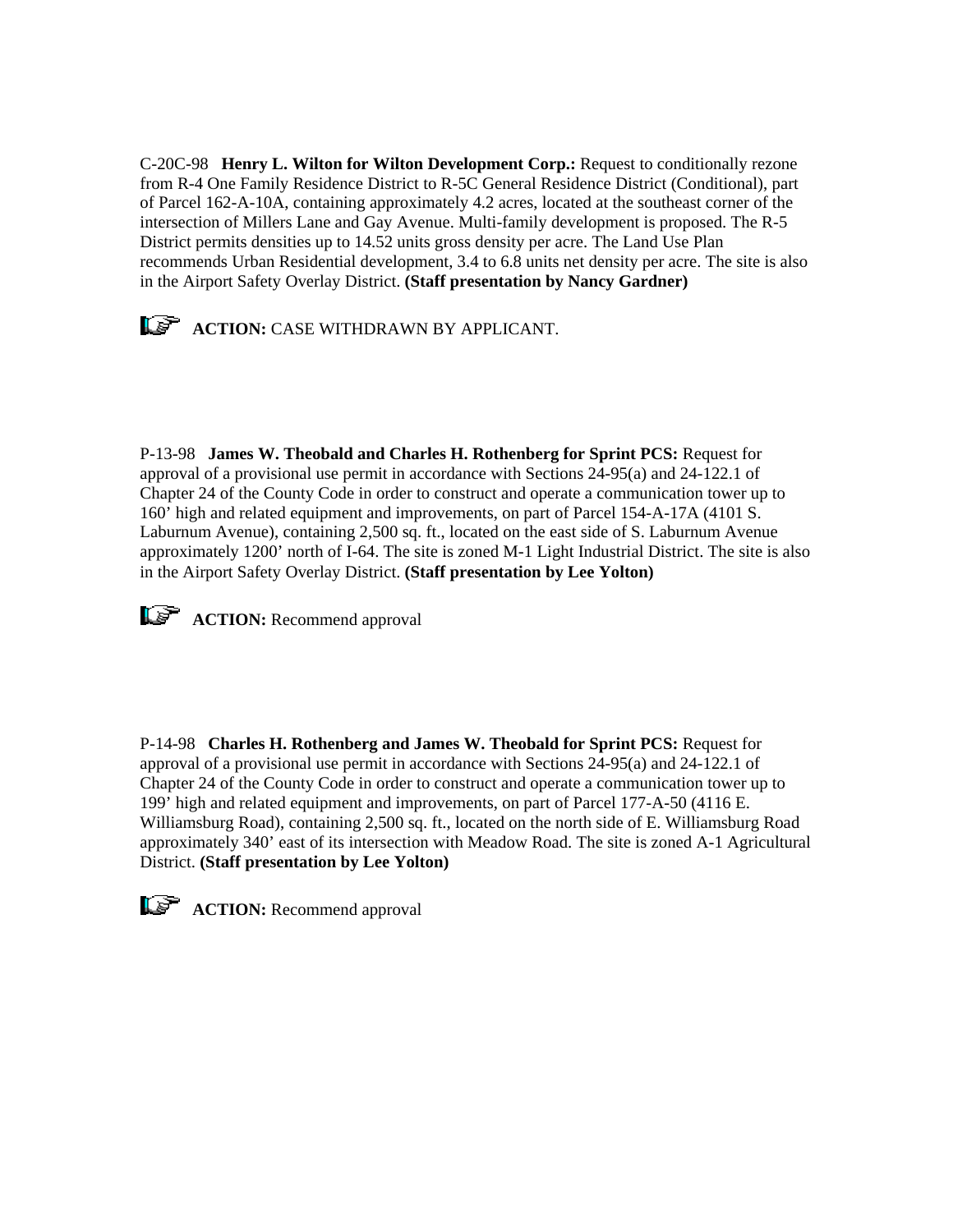C-21-98 **AAT Communications Corporation for T. Scott & Wyatt Ross Renick:** Request to rezone from A-1 Agricultural District to M-1 Light Industrial District, part of Parcel 206-A-42, containing 1.923 acres, located at the northwest corner of the intersection of Charles City Road and Interstate 295. A 100' telecommunication tower is proposed. The use will be controlled by zoning ordinance regulations. The Land Use Plan recommends Planned Industrial development. The site is also in the Airport Safety Overlay District. **(Staff presentation by Mark Bittner)**



**ACTION:** CASE WITHDRAWN BY APPLICANT.

# BROOKLAND:

*Deferred from the February 12, 1998 Meeting:*

C-7C-98 **Glenn R. Moore for Northgate Associates, LP:** Request to conditionally rezone from O-2C Office District (Conditional) to B-2C Business District (Conditional), Parcel 71-A-11, containing approximately 3.173 acres, located on the west side of Staples Mill Road at Hermitage Road. Commercial retail development is proposed. The use will be controlled by proffered conditions and zoning ordinance regulations. The Land Use Plan recommends Office development. **(Staff presentation by John Merrithew)**



**ACTION:** Deferred to July 9, 1998

P-8-98 **James W. Theobald and Charles H. Rothenberg for Sprint PCS:** Request for approval of a provisional use permit in accordance with Sections 24-95(a) and 24-122.1 of Chapter 24 of the County Code in order to construct and operate a communication tower up to 160' high and related equipment and improvements, on part of Parcel 41-3-E-24 (2522 Indale Road, Glen Allen Heights Subdivision), in a leased area of 2,500 sq. ft. located on the north side of Indale Road at its intersection with Winston Boulevard. The site is zoned A-1 Agricultural District. **(Staff presentation by Lee Yolton)** 



**ACTION:** CASE WITHDRAWN BY APPLICANT.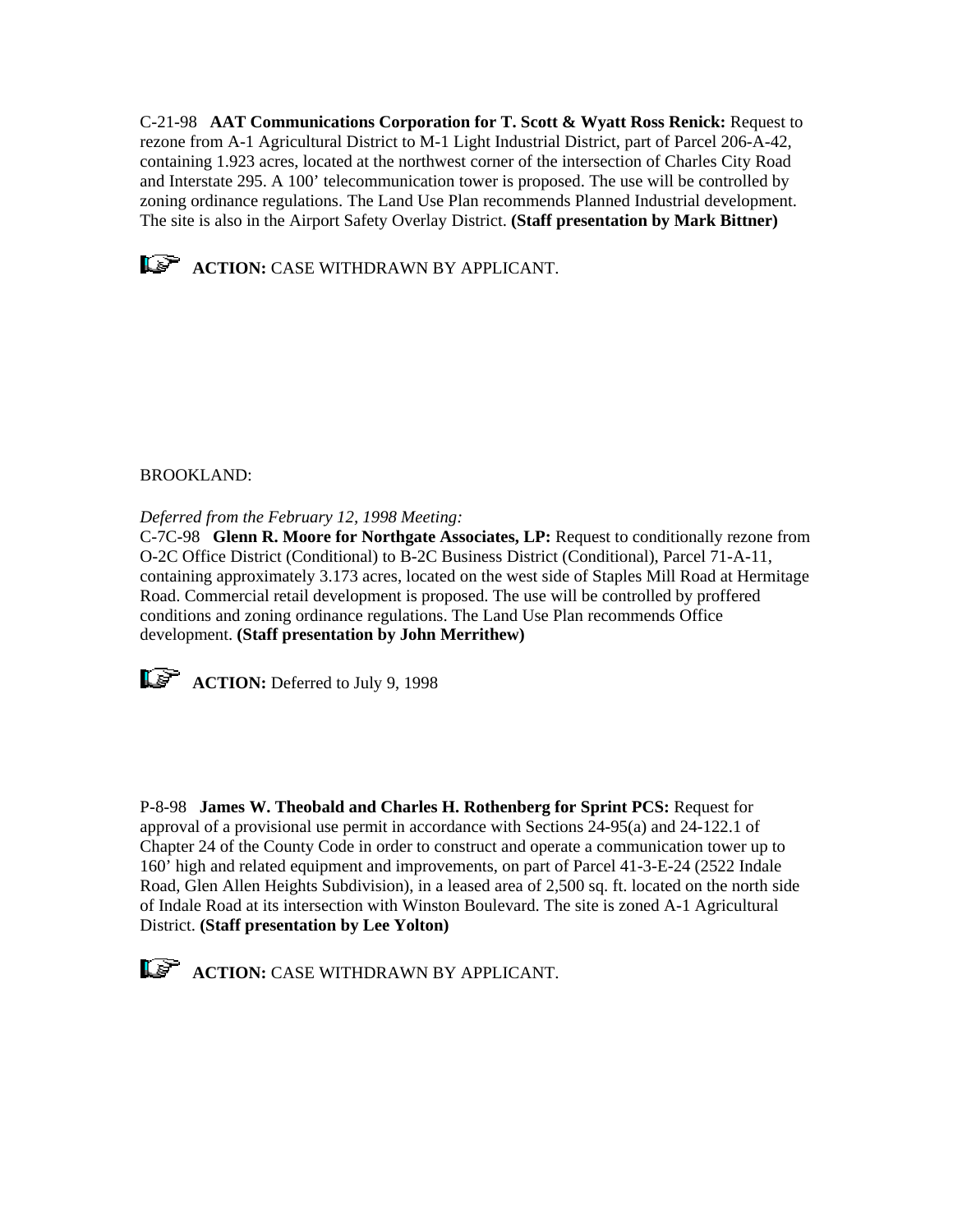C-22C-98 **Henry L. Wilton for Wilton Development Corp.:** Request to conditionally rezone from A-1 Agricultural District to R-3AC One Family Residence District (Conditional), part of Parcel 50-A-15, containing 1.0 acre, located approximately 160' east of the intersection of Walton Farms Drive and Walton Farms Court (Walton Farms Subdivision). Single-family residential development is proposed. The R-3A District permits densities up to 4.59 units gross density per acre. The Land Use Plan recommends Suburban Residential 2 development, 2.4 to 3.4 units net density per acre. **(Staff presentation by John Merrithew)**



**ACTION:** Recommend approval

# **BEGINNING AT 8:00 P.M.:**

# FAIRFIELD:

## *Deferred from the February 12, 1998 Meeting:*

C-64C-97 **Abigail S. Phillips for Dodson Bros. Exterminating Co.:** Request to conditionally rezone from R-4 One Family Residence District to B-3C Business District (Conditional), part of Parcel 53-A-12, containing 0.301 acres, located at the southern terminus of Portsmouth Street approximately 250' west of Brook Road (U.S. Route 1). A pesticide service is proposed. The use will be controlled by proffered conditions and zoning ordinance regulations. The Land Use Plan recommends Commercial Concentration development. **(Staff presentation by John Merrithew)**



**ACTION:** Recommend approval

## *Deferred from the February 12, 1998 Meeting:*

P-6-98 **Charles H. Rothenberg and James W. Theobald for Sprint PCS:** Request for approval of a provisional use permit in accordance with Sections 24-95(a) and 24-122.1 of Chapter 24 of the County Code in order to construct and maintain a communications tower up to 160' high and related equipment and improvements on part of Parcel 53-A-20A, containing 3,450 sq. ft., located on the east side of Mountain Road, approximately 600' northwest of Yellow Tavern Park Road. The site is zoned M-2C General Industrial District (Conditional). **(Staff presentation by Lee Yolton)**



**ACTION:** Recommend approval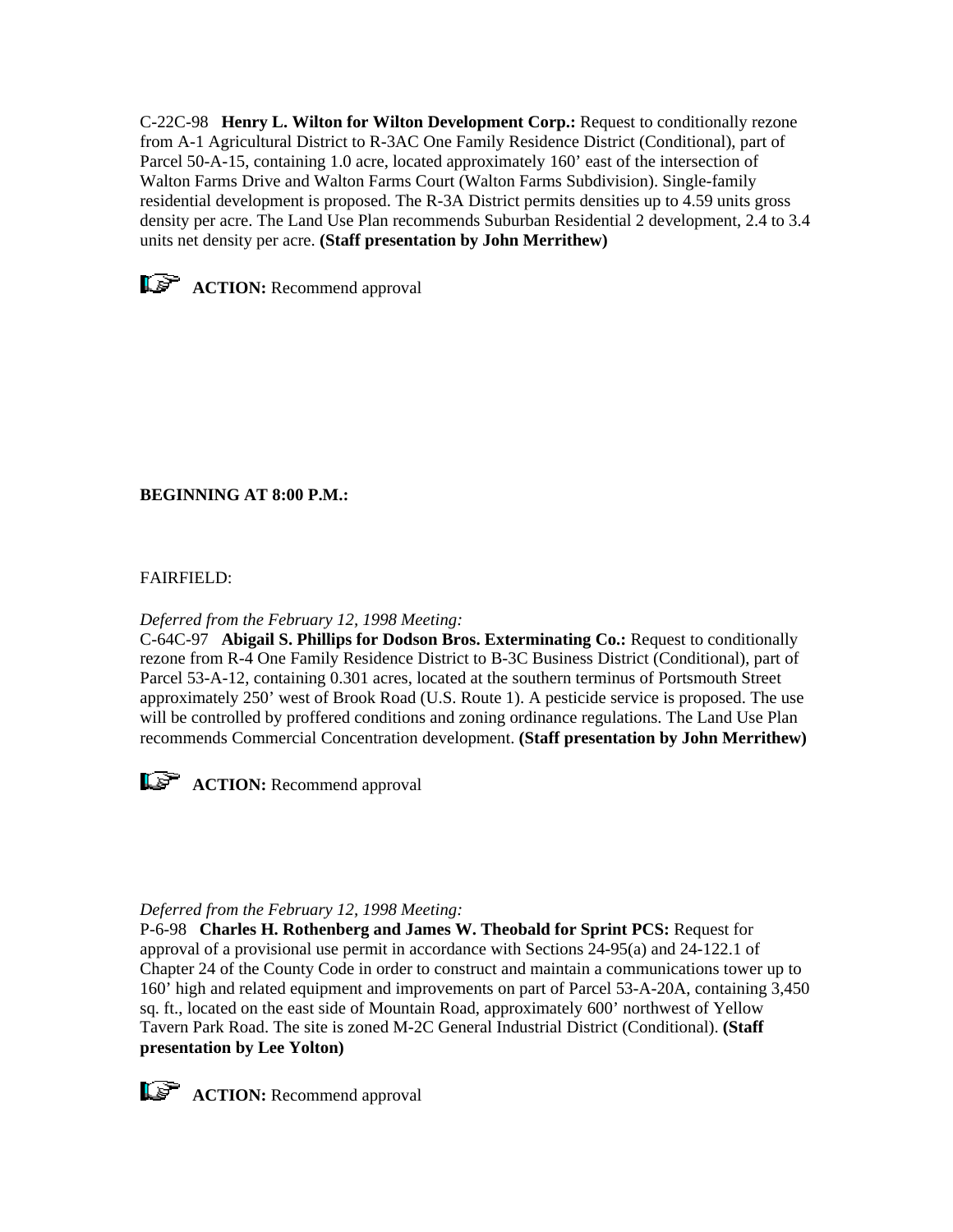## *Deferred from the March 12, 1998 Meeting:*

C-8C-98 **Jim Thornton for Virginia Center, Inc.:** Request to conditionally rezone from R-2A One Family Residence District to O-3C Office District (Conditional), Part of Parcels 33-A-46 & 47, containing 11.78 acres, located at the southeast corner of Brook Road (U. S. Route 1) and Virginia Center Parkway. Office use is proposed. The use will be controlled by proffered conditions and zoning ordinance regulations. The Land Use Plan recommends Office development. **(Staff presentation by Lee Yolton)**



**ACTION:** Deferred to May 14, 1998

## *Deferred from the March 12, 1998 Meeting:*

C-13C-98 **Ralph L. Axselle and Andrew M. Condlin for Windsor Enterprises, LLC:** Request to conditionally rezone from A-1 Agricultural District and C-1 Conservation District to R-3C and R-3AC One Family Residence Districts (Conditional), Parcel 42-A-42 and part of Parcels 52-A-20 and 24B, containing 83.6 acres located on the north line of Hungary Road approximately 510' east of Lydell Drive. A single family residential planned community is proposed. The R-3 District permits densities up to 3.96 units gross density per acre, and the R-3A District permits densities up to 4.59 units gross density per acre. The Land Use Plan recommends Suburban Residential 1 development, 1.0 to 2.4 units net density per acre, Suburban Residential 2 development, 2.4 to 3.4 units net density per acre, and Environmental Protection Area. The applicant also intends to file an application to vacate the Old Hungary Road right of way which runs through the southern end of the site. **(Staff presentation by John Merrithew)**



**ACTION:** Recommend approval

#### *Deferred from the March 12, 1998 Meeting*

C-15C-98 **Clement Tingley for Easy Living Corporation:** Request to conditionally rezone from A-1 Agricultural District to R-4AC One Family Residence District Conditional, Parcels 85-A-2, 3 and 5, containing approximately 31.0 acres, located on the north line of North Road at its intersection with Edgefield Court and Edgefield Street. A single family residential subdivision is proposed. The R-4A District permits densities up to 5.62 units gross density per acre. The Land Use Plan recommends Urban Residential development, 3.4 to 6.8 units net density per acre. **(Staff presentation by John Merrithew)** 



**ACTION:** Deferred to May 14, 1998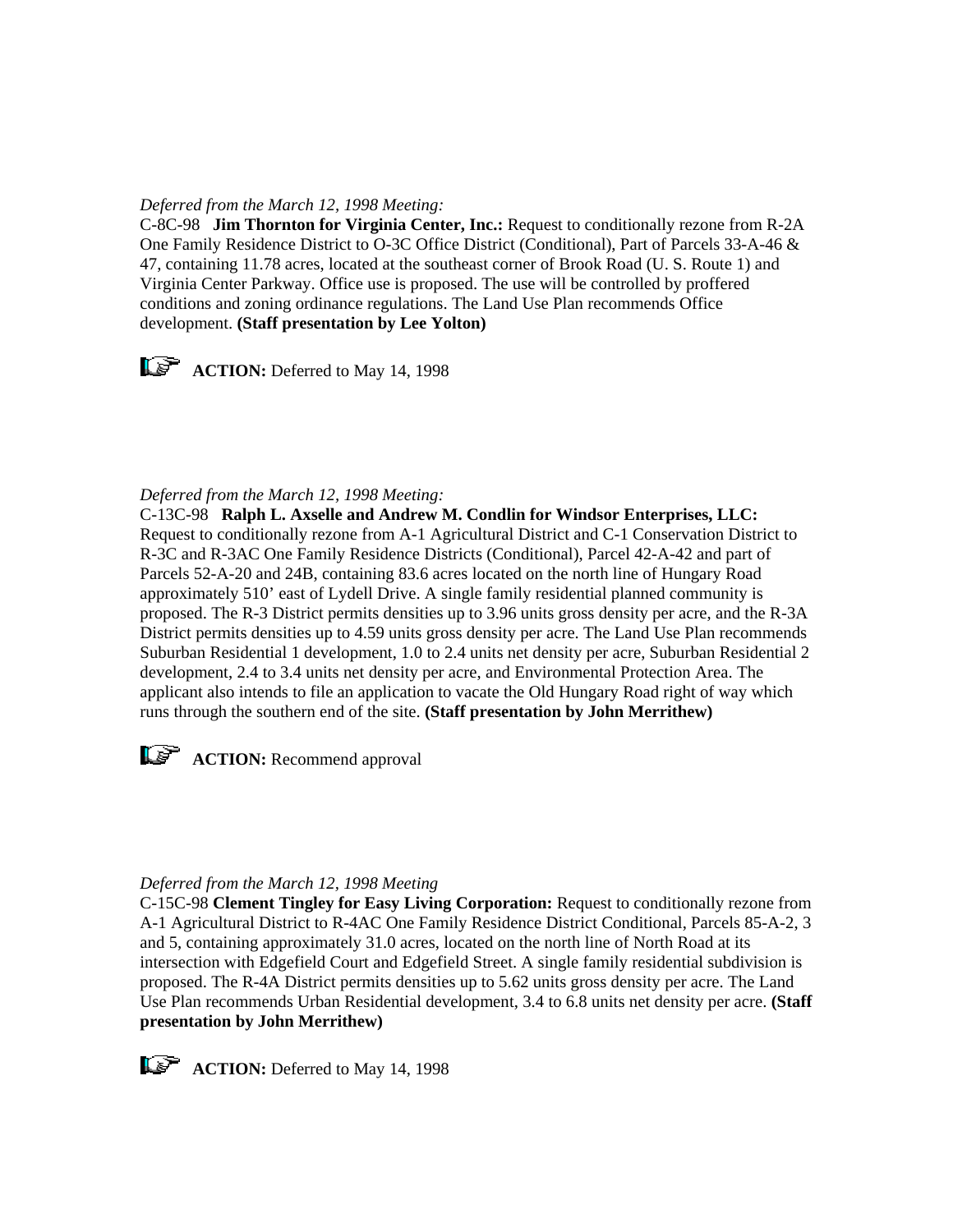C-23C-98 **Ralph L. Axselle, Jr. and Andrew M. Condlin for Andrew & Kelly Mulcornry & Milton E. & Brenda S. Womack:** Request to conditionally rezone from R-2A One Family Residence District to O-2C Office District (Conditional), Parcels 33-A-41 and 41A, containing 7.706 acres, located at the northeast corner of Old Francis Road and Bundle of Joy Lane. Office development is proposed. The use will be controlled by proffered conditions and zoning ordinance regulations. The Land Use Plan recommends Office development. **(Staff presentation by Mark Bittner)**



# THREE CHOPT:

*Deferred from the January 15, 1998 Meeting:*

P-8-97 **J. Thomas O'Brien, Jr. for Short Pump Investors, L.P.:** Request for approval of a provisional use permit in accordance with Sections 24-58.2(a)(d) and 24-122.1 of Chapter 24 of the County Code to permit outside dining and extended hours of operation to 2:00 a.m. for proposed restaurants, on Parcels 36-A-19D (pt.), 21, 22, 23, and 24 located on the north line of W. Broad Street, 450' west of its intersection with Pouncey Tract Road. The site is zoned B-2C Business District (Conditional) and M-1 Light Industrial District. The site is also within the West Broad Street Overlay District. **(Staff presentation by John Merrithew)**



**ACTION:** Deferred to July 9, 1998

C-25C-98 **Henry L. Wilton for Wilton Development Corp.:** Request to conditionally rezone from A-1 Agricultural District to R-2C One Family Residence District (Conditional) part of Parcel 9-A-36, containing approximately 35.5 acres, located on the north line of Pouncey Tract Road and Nuckols Road beginning approximately 240' northwest of the intersection of Pouncey Tract Road and Nuckols Road. Single family residential development is proposed. The R-2 District permits densities up to 2.42 units gross density per acre. The Land Use Plan recommends Rural Residential development, not exceeding 1.0 unit per acre. **(Staff presentation by Nancy Gardner)**



**ACTION:** Recommend approval